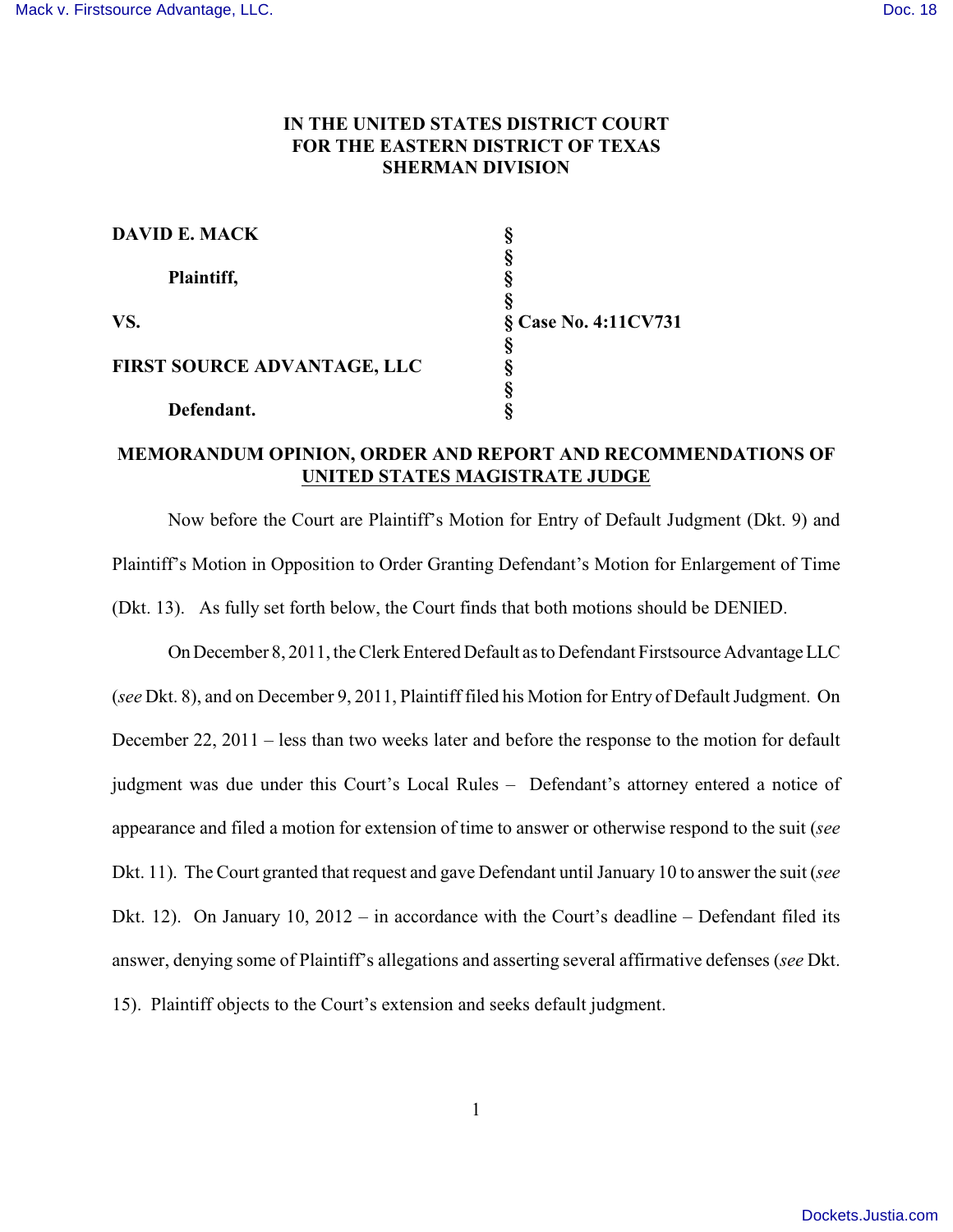Under Federal Rule of Civil Procedure 55, default is appropriate if a defendant has "failed to plead or otherwise defend" the suit. FED. R. CIV. P. 55(a). Defendant has now appeared in this suit, making default inappropriate. Default judgments are "generally disfavored in the law" and thus "should not be granted on the claim, without more, that the defendant had failed to meet a procedural time requirement." *Mason & Hanger-Silas Mason Co. v. Metal Trades Council,* 726 F.2d 166, 168 (5th Cir. 1984).

Having reviewed the record, the Court finds that the clerk's entry of default (Dkt. 8) should be set aside. A court may set aside an entry of default "for good cause shown." FED. R. CIV. P. 55(c). "[T]he requirement of 'good cause' ... ha[s] generally been interpreted liberally." *Amberg v. Federal Deposit Ins. Corp*., 934 F.2d 681, 685 (5th Cir. 1991). Courts will look at the following factors to determine whether there is good cause to set aside a default: (1) whether the failure to act was willful; (2) whether setting the default aside would prejudice the adversary; and (3) whether a meritorious claim has been presented. *Lacy v. Sitel Corp.*, 227 F.3d 290, 292 (5th Cir. 2000). These factors are not exclusive, but are to be regarded simply as a means to identify good cause. *Effjohn Intern. Cruise Holdings, Inc. v. A&L Sales*, 346 F.3d 552, 563 (5th Cir. 2003); *Dierschke v. O'Cheskey*, 975 F.2d 181, 184 (5th Cir. 1992). Other factors, such as whether the party acted expeditiously to correct the default, may also be considered. *Id.*

In light of these guiding principles and especially having considered that Defendant sought to address the matter within less than two weeks of the entry of default, the Court finds that there is such good cause to set aside the Clerk's Entry of Default. The claims against Defendant are in their infancy (indeed, Defendant made its first appearance within six weeks of suit being filed), and the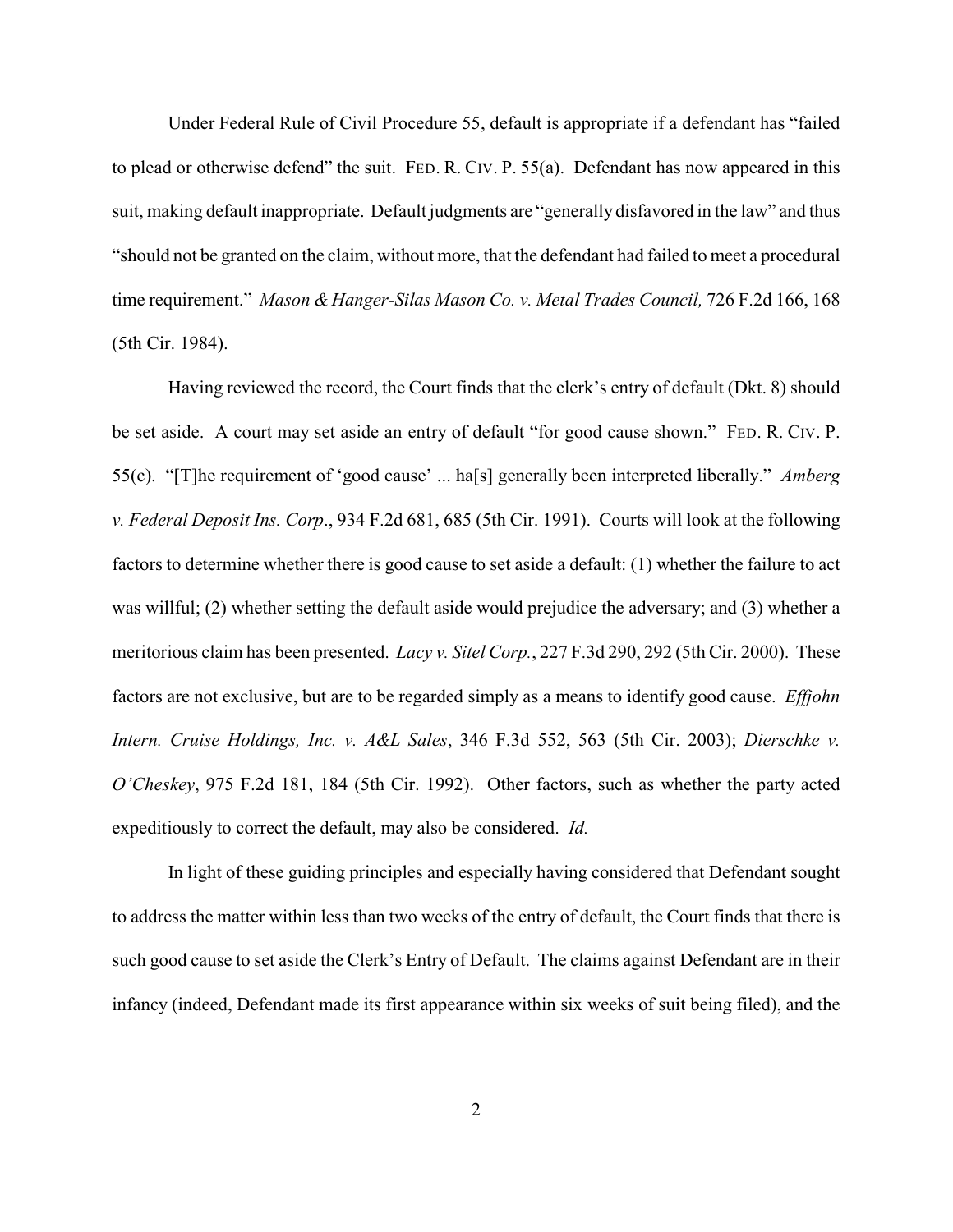Court does not find a sufficient showing of actual prejudice to Plaintiff to warrant the entry of default. There is no indication that the failure to answer was willful. While the Court stresses the importance of strictly complying with all deadlines henceforth in the case, the Court finds that such neglect is not sufficient to let the default stand at this point in the case. The Court has issued its order for Rule 26(f) report, and Defendant is now actively defending the claims against it and has retained counsel. The Court will address the merits of the defenses before it.

**Defendant is strongly cautioned, however, that any future failures to promptly respond to the Court or Plaintiff may result in appropriate sanctions. Finally, the Court notes that Defendant is responsible for serving any of its pleadings on pro se Plaintiff. Any pleadings not already served shall be so served on Plaintiff within five (5) days of the date of this Order.** *See* FED. R. CIV. P. 5(b)(2).

Because Defendant is now actively participating in defending the claims against it, the Clerk's Entry of Default, Docket Entry Number 8, shall be **VACATED** and the Court finds that Plaintiff's Motion for Entry of Default Judgment (Dkt. 9) and Plaintiff's Motion in Opposition to Order Granting Defendant's Motion for Enlargement of Time (Dkt. 13) should be **DENIED**.

Within fourteen (14) days after service of the magistrate judge's report, any party may serve and file written objections to the findings and recommendations of the magistrate judge. 28 U.S.C.A. § 636(b)(1)(C).

Failure to file written objections to the proposed findings and recommendations contained in this report within fourteen days after service shall bar an aggrieved party from *de novo* review by the district court of the proposed findings and recommendations and from appellate review of factual